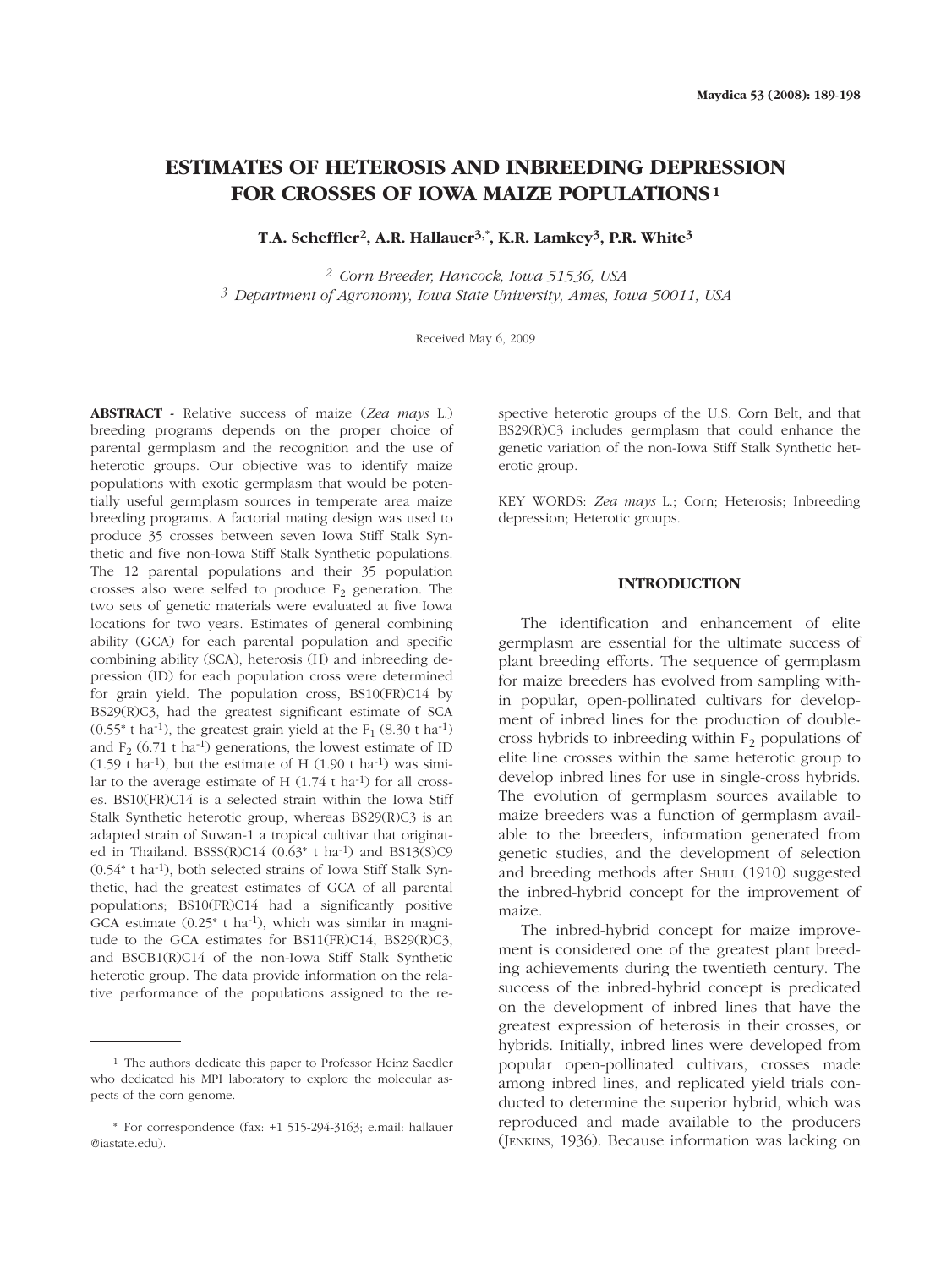which germplasm sources would produce better hybrids, the crosses were made between different sources in more-or-less haphazard manner. Theoretical and empirical genetic information became available which led to the concept of heterotic patterns (HALLAUER *et al*., 1988; HALLAUER, 1999). It was found empirically that the crosses of inbred lines derived from specific sets of germplasm sources were generally greater yielding, on the average, than crosses of inbred lines derived from either the same germplasm source or from other germplasm sources. Evidence, both theoretical and empirical, has shown that the level of heterosis in crosses depends on the differences in allele frequencies of the parents and nonadditive genetic effects, such as overdominance, pseudo-overdominance, and epistasis (COORS and PANDEY, 1999). Within the U.S. Corn Belt, crosses of inbred lines between the open-pollinated cultivars Reid Yellow Dent and Lancaster Sure Crop were identified by the 1940s (TROYER, 1999). Since the 1940s, inbred lines developed from the open-pollinated cultivars were recycled to improve vigor and tolerance to pests and environmental effects; synthetic cultivars were produced by intermating inbred lines for specific traits; development of inbred lines from the synthetic cultivars; recycling of synthetic cultivars to increase frequency of favorable alleles for yield and tolerance to pests and environmental effects; continued recycling of the best performing inbred lines; and finally molecular insertion of specific genes for pest tolerance in the recycled inbred lines. Genetic improvement of inbred lines and hybrids has been effective. DUVICK (1992), for example, estimated that 50 to 60% of the yield improvement of hybrids since their introduction in the 1930s was because of better genetics. Average U.S. maize yields from 1865 to 1935 averaged 1.88 t ha<sup>-1</sup> (30 bu acre<sup>-1</sup>) or less, whereas since 2000 average U.S. grain yields has been 9.16 t ha-1 (146.5 bu  $\alpha$ cre<sup>-1</sup>).

The widely used heterotic pattern currently used in the U.S. Corn Belt is generally designated as the Iowa Stiff Stalk Synthetic (BSSS) and the non-BSSS germplasm sources. BSSS germplasm is primarily of the Reid Yellow Dent and the non-BSSS includes germplasm not related to Reid Yellow Dent, such Lancaster Sure Crop, Iodent, Midland, etc. BSSS was developed by intermating 16 inbred lines with above average stalk strength (SPRAGUE, 1946). BSSS has been under continuous selection since 1939, and different strains of BSSS have been important contributors of inbred lines useful as female parents

in commercial hybrids. MIKEL and DUDLEY (2006) reported that of the inbred lines granted patents and PVPs since 1980 that 63% included varying amounts of BSSS germplasm.

GOODMAN (1985) reported that U.S. maize breeders have included only 2 to 3% of the maize germplasm available in the world in their breeding programs. Because of the concerns of possible genetic vulnerability to important pests of maize and the potential of identifying useful genes for yield, pest resistance, and drought tolerance in germplasm sources outside the U.S. Corn Belt, the potential benefits from use of exotic germplasm to increase the genetic variability within U.S. maize breeding programs seems desirable. Maize originated more than 8,000 years ago in the tropical highlands of southern Mexico and Guatemala (GALINAT, 1988). Hence, maize originated in the tropics, and before tropical germplasm sources can be used effectively in temperate areas, photoperiod effects have to be mediated. Maize breeding programs in North Carolina and Iowa have been introducing and adapting tropical germplasm for possible use in temperate area maize breeding programs. The two programs used different sources of tropical germplasm. The North Carolina program introduced tropical inbred lines and hybrids, and by selfing, testcrossing, and evaluating hybrids developed inbred lines adapted to southern U.S. In contrast, the Iowa program introduced genetically broad-based tropical cultivars and by phenotypic mass selection procedures for earlier flowering for 6 to 8 years developed tropical cultivars adapted to temperate environments.

The objectives of our study were to determine 1) the heterosis expressed in crosses between two groups of cultivars, 2) the inbreeding depression expressed in the parent cultivars and their crosses, and 3) what the relation was between our estimates of heterosis and inbreeding depression. The study included 12 cultivars, with seven assigned to the BSSS heterotic group and five assigned to the non-BSSS heterotic group. Four of the 12 parental cultivars were introductions that originally were not adapted for use in U.S. Corn Belt breeding programs. Information was desired to determine how the adapted introductions would perform in crosses with the temperate cultivars. The basis for assigning the 12 parental cultivars to the respective heterotic groups was based on previous breeding information in both temperate and tropical area breeding programs.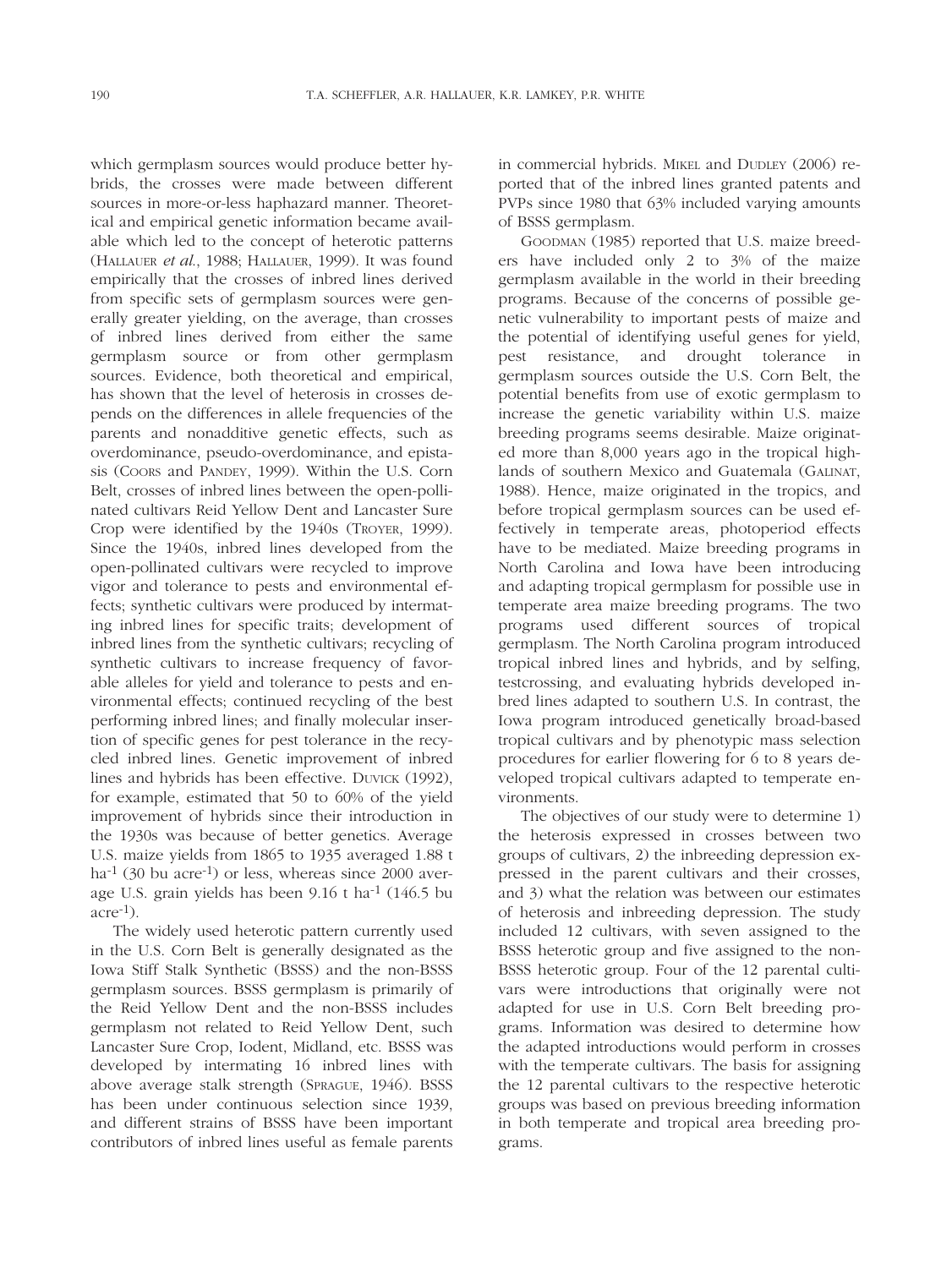#### **MATERIALS AND METHODS**

The 12 synthetic cultivars, herein designated as populations, have been under recurrent selection to improve grain yield, tolerance to pests, root and stalk strength, and have acceptable levels of maturity for Iowa. The 12 parental populations were assigned to two heterotic groups (BSSS and non-BSSS) based on previous breeding information. Four of the populations (BS16, BS28, BS29, and BS34) were introduced to the U.S. Corn Belt. Previous selection at Ames, IA had been completed to adapt the populations to central Iowa environments. The four populations selected for adaptation were assigned to the two heterotic groups based on previous information (KAUFFMANN *et al*., 1982; VASAL *et al*., 1999). Seven of the populations were included in BSSS heterotic group and five to the non-BSSS heterotic group. A brief description of the 12 populations is as follows.

### *BSSS Heterotic Group*

- BS13(S)C9 A strain of BSSS developed after seven cycles of half-sib and 9 cycles of  $S<sub>2</sub>$  recurrent selection. Selection started in 1939.
- BSSS(R)C14 A strain of BSSS developed after 14 cycles of reciprocal recurrent selection with BSCB1 as the tester. Selection started in 1949.
- BSK(S)C11 A strain of Krug High 1 Syn. 3 developed after 11 cycles of  $S_1$  and  $S_2$  recurrent selection. Krug High 1 Syn. 3 is a strain of Krug Yellow Dent. Selection started in 1953.
- BSK(H)C11 A strain of Krug High 1 Syn. 3 developed after 11 cycles of half-sib recurrent with inbred lines and single-cross hybrids used as the testers. Selection also was initiated in 1953.
- BS10(FR)C14 A strain of Iowa Two-ear Synthetic developed after 14 cycles of full-sib selection with BS11 as the tester. Selection was initiated in 1963.
- BS28(R)C3 A strain developed from Tuxpeno Composite germplasm from the tropical lowlands of Mexico (HALLAUER, 1994). BS28(R)C3 was after five cycles of phenotypic selection for earlier maturity and three cycles of reciprocal half-sib recurrent selection with BS29 as the tester parent. Selection for earlier flowering was initiated in 1985 and half-sib selection started in 1992.
- BS34(S)C4 A strain of Midland open-pollinated cultivar developed in southeastern Kansas and introduced to Iowa in 1980.  $S_1$  and  $S_2$  recurrent selection for adaptation, greater root and stalk strength, and improved resistance to feeding by the 1st generation European corn borer (*Ostrinia nubilalis* Hubner) was initiated in 1980.

#### *Non-BSSS Heterotic Group*

- BSCB1(R)C14 A strain of Iowa Corn Borer Synthetic No. 1 developed after 14 cycles of reciprocal half-sib recurrent selection with BSSS as the tester. Selection started in 1949.
- BS11(FR)C14 A strain of Pioneer Two-Ear Synthetic developed after 14 cycles of reciprocal full-sib recurrent selection with BS10 as the tester. Selection started in 1963.
- BS16(S)C2 A strain of ETO Composite tropical cultivar obtained from Medini, Colombia, SA in 1963. After six cycles of selection for earliness,  $S_1$  and  $S_2$  selection were initiated in 1970s for agronomic traits and tolerance to pests.
- BS26(S)C4 A strain of Lancaster Sure Crop Composite developed after four cycles of  $S_1$  and  $S_2$  recurrent selection. Selection was initiated in 1980.

BS29(R)C3 – A strain of Suwan-1, a tropical strain that originated in Thailand (HALLAUER, 1994). BS29(R)C3 was developed after five cycles of phenotypic selection for earlier maturity and three cycles of reciprocal half-sib recurrent selection with BS28 as the tester. Selection for earlier maturity was started in 1986 with half-sib selection started in 1992.

Additional information for the 12 populations was given by RASMUSSEN and HALLAUER (2006).

Seed of the parental populations and the population crosses was produced the same year to reduce possible bias due to seed age and quality. The parental populations were increased by cross-pollination among 100 plants for each population. A factorial mating design was used to produce the 35 population crosses (7 BSSS x 5 Non-BSSS) between 100 plants of each population used to make the crosses. Reciprocal crosses were made between the two parental populations for each cross. No tassel of either parent was used to make more than two crosses to increase sampling of plants within each population. A minimum of 80 pollinated ears were harvested for each population and population cross. The harvested ears were dried, and 100 kernels taken from each ear were bulked to form the seed composite for each of the 12 populations and 35 population crosses. Similar procedures were used to produce the  $F_2$  generation of the parental populations and population crosses except all plants were self-pollinated.

Two experiments were conducted at five Iowa locations (Lewis, Carroll, Ames, Ankeny, and Crawfordsville) in 2003 and 2004. The first experiment  $(F_1$  experiment) included 60 entries: 12 parental populations, 35 population crosses, and 13 check populations. The second experiment  $(F<sub>2</sub>$  experiment) included 50 entries: 12 parental populations that had been self-pollinated, 35 population crosses that had been self-pollinated, and three checks. The experimental design for each experiment at each location-year combination was a randomized complete block design with three replications. Each plot in each experiment included two rows that were 5.45 m (18 feet) long with 75 cm (30 inches) between rows. Plots were overplanted and thinned to 56 plants plot<sup>-1</sup> for a final stand of  $66,974$  plants ha<sup>-1</sup> (27,104 plants acre-1). Plots were thinned shortly after emergence. Tillage, fertilization, and weed control were representative of those recommended for high maize productivity at each location. All plots were planted with 4-row planters adapted for small experimental plots.

Data were collected from all plots at all 10 environments (5 locations x 2 years) for grain yield (t ha<sup>-1</sup>), grain moisture  $(\%)$ , stand density (number plants ha-1), and root and stalk lodging (% of final stand). Plant and ear height (cm) data on 10 unselected plants plot-1 were taken at Ames, Carroll, and Crawfordsville. Grain yield data were the total weight of shelled grain that was harvested with a combine adapted to harvest small experimental plots. The harvested grain in each plot was adjusted to 15.5% grain moisture and converted to t ha-1. Grain moisture was measured by a moisture meter onboard the plot combine. Stand was recorded before anthesis for each plot and converted to plants ha<sup>-1</sup>. Plant and ear height (cm) were recorded after the completion of flowering. Plant height was the average height of 10 unselected plants in a plot measured from ground level to the base of the tassel. Ear height was the average height of 10 unselected plants in a plot measured from ground level to the primary ear node. Root and stalk lodging data were recorded immediately before harvest. Root lodging (%) was the number of plants in plot that leaned more than 30% from vertical at ground level di-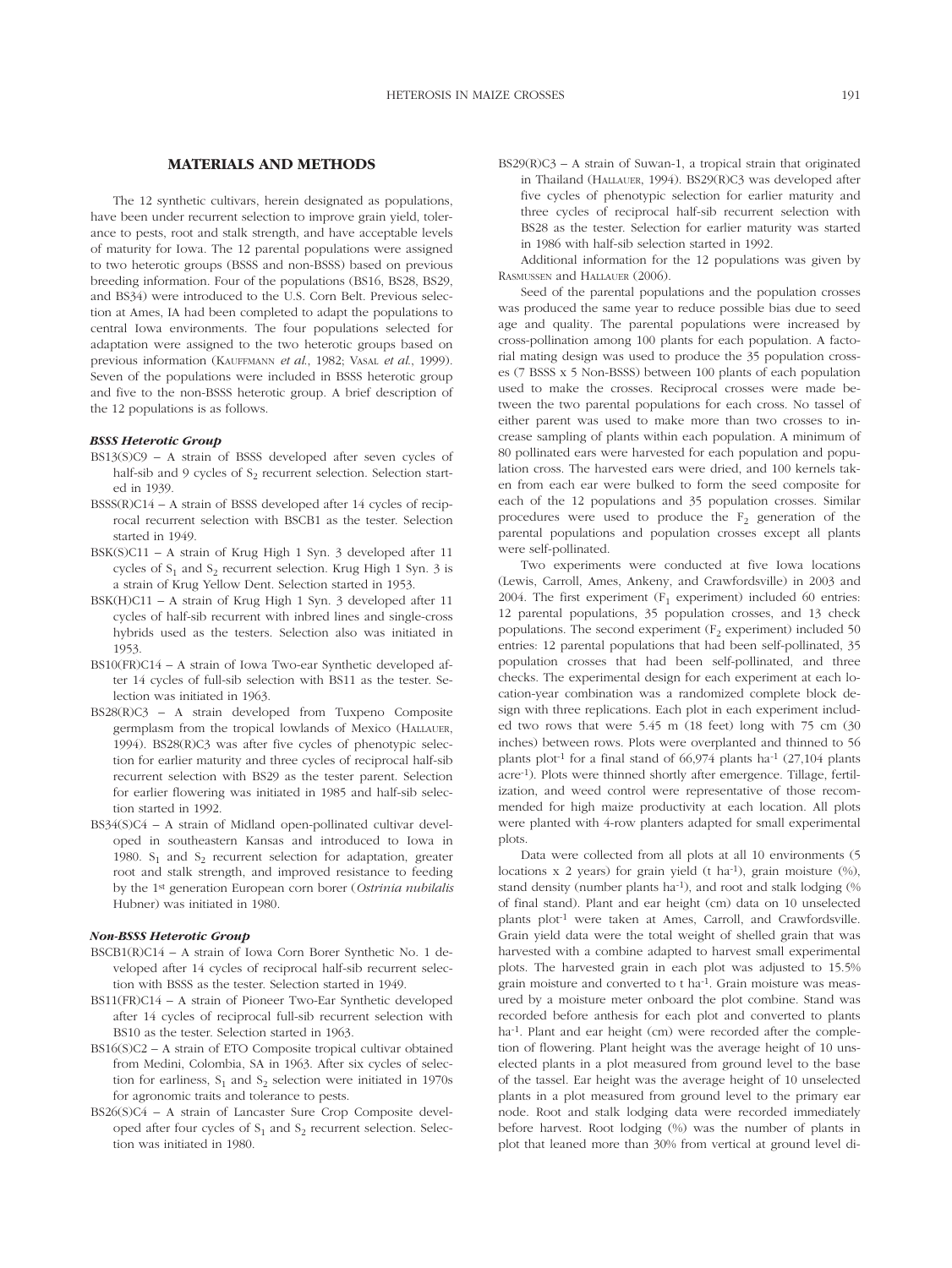|                |                                               | Crosses<br>selfed                       | $F_1$ vs. $F_2$                       |                                        |  |
|----------------|-----------------------------------------------|-----------------------------------------|---------------------------------------|----------------------------------------|--|
|                | Crosses<br>$F_1$ Experiment<br>$t$ ha $^{-1}$ | $F2$ Experiment<br>$t$ ha <sup>-1</sup> | $(F_1 - F_2)$<br>$t$ ha <sup>-1</sup> | $[(F_1 - F_2)/F_1] \times 100$<br>$\%$ |  |
| Year $-$       |                                               |                                         |                                       |                                        |  |
| 2003           | 5.80                                          | 3.82                                    | 1.98                                  | $-34.1$                                |  |
| 2004           | 8.69                                          | 5.97                                    | 2.72                                  | $-31.1$                                |  |
| $Location -$   |                                               |                                         |                                       |                                        |  |
| Ames           | 8.70                                          | 6.17                                    | 2.53                                  | $-29.1$                                |  |
| Ankeny         | 7.28                                          | 4.46                                    | 2.82                                  | $-38.7$                                |  |
| Carroll        | 6.81                                          | 4.43                                    | 2.38                                  | $-34.9$                                |  |
| Crawfordsville | 7.80                                          | 5.95                                    | 1.95                                  | $-25.0$                                |  |
| Lewis          | 5.58                                          | 3.46                                    | 2.12                                  | $-38.0$                                |  |
| Average        | 7.23                                          | 4.90                                    | 2.33                                  | $-31.9$                                |  |
| C.V. %         | 7.1                                           | 12.0                                    | $- - - - - -$                         | $- - - - -$                            |  |

TABLE 1 - *Average grain yield (t ha-1) for 35 crosses and 12 parental cultivars in each experiment combined across five locations for each year and across years for each location.*

vided by the total number of plants. Stalk lodging (%) was the number of plants broken at or below the top ear node divided by total number of plants in a plot.

Individual analyses of variance were conducted for each trait at each location for the two years to examine trends across locations and years (Table 1). A combined analyses was conducted across the 10 year-location combinations (i.e., environments) for each trait. In the combined analyses, the environments and entry x environment interaction were considered random sources of variation and entries were considered as fixed sources of variation. SAS GLM was used to perform the analyses of variance for both experiments (SAS INSTITUTE, 1990). Tests of significance were done for entries and entry x environment sources of variation in both experiments. LSDs were calculated by use of the entry x environment mean square. Estimates of general (GCA) and specific (SCA) combining abilities were calculated from the factorial model analyses of the population crosses. Heterosis (H) was calculated as midparent (MP) heterosis for the crosses (F1):  $H = F1 - MP$ . Inbreeding depression (ID) was calculated by subtracting the mean of traits at the  $F_2$  level from the  $F_1$  values. Both H and ID are expressed in absolute units. All estimates were calculated from combined means across the 10 environments for each entry for each trait. Product-moment correlations between  $F_1$  traits, between  $F_2$ traits, and between  $F_1$  and  $F_2$  traits were calculated by the covariance of the two traits divided by the product of their standard deviations to determine the linear association between traits.

### **RESULTS AND DISCUSSION**

The productivity levels of the two growing seasons were significantly different (Table 1). The 2003 growing season was drier than normal, particularly for the western locations (Lewis and Carroll), whereas 2004 was excellent for maize production with record yields for the state. Grain yield for the F1 experiment was 49.8% greater in 2004 compared with 2003, and for the  $F_2$  experiment grain yields were 56.3% greater in 2004 compared with 2003. Among locations grain yield of the 35 crosses varied from 5.58 t ha<sup>-1</sup> at Lewis to 8.70 t ha<sup>-1</sup> at Ames. For the  $F_2$  experiment, grain yield ranged from 3.46 t ha<sup>-1</sup> at Lewis to  $6.17$  t ha<sup>-1</sup> at Ames (Table 1). The grain yield differences among locations were greater for the three eastern locations because they were not affected as much by the drought conditions that were experienced for the two western locations in 2003. The average grain yield difference between the noninbred  $(F_1)$  and inbred  $(F_2)$  populations was 2.33 t ha<sup>-1</sup> or the  $F_2$  generation averaged 31.9% less yield than the  $F_1$  generation.

# *Populations and population crosses (F1 experiment)*

Population cross grain yields across environments ranged from  $8.30$  t ha<sup>-1</sup> for [BS10(FR)C14 x BS29(R)C3] to a low grain yield of  $6.12$  t ha<sup>-1</sup> for  $[BS34(S)C4 \times BS16(S)C2]$  (Table 2). Both of the parental populations for the lowest yielding cross were introductions selected for adaptation to central Iowa and have had limited selection compared with, for example, BS10(FR)C14, which has been under continuous selection since 1963. BS29(R)C3 is a tropical cultivar adapted to central Iowa, which also has had less selection than BS10(FR)C14. But BS29(R)C3 exhibited good performance itself (6.22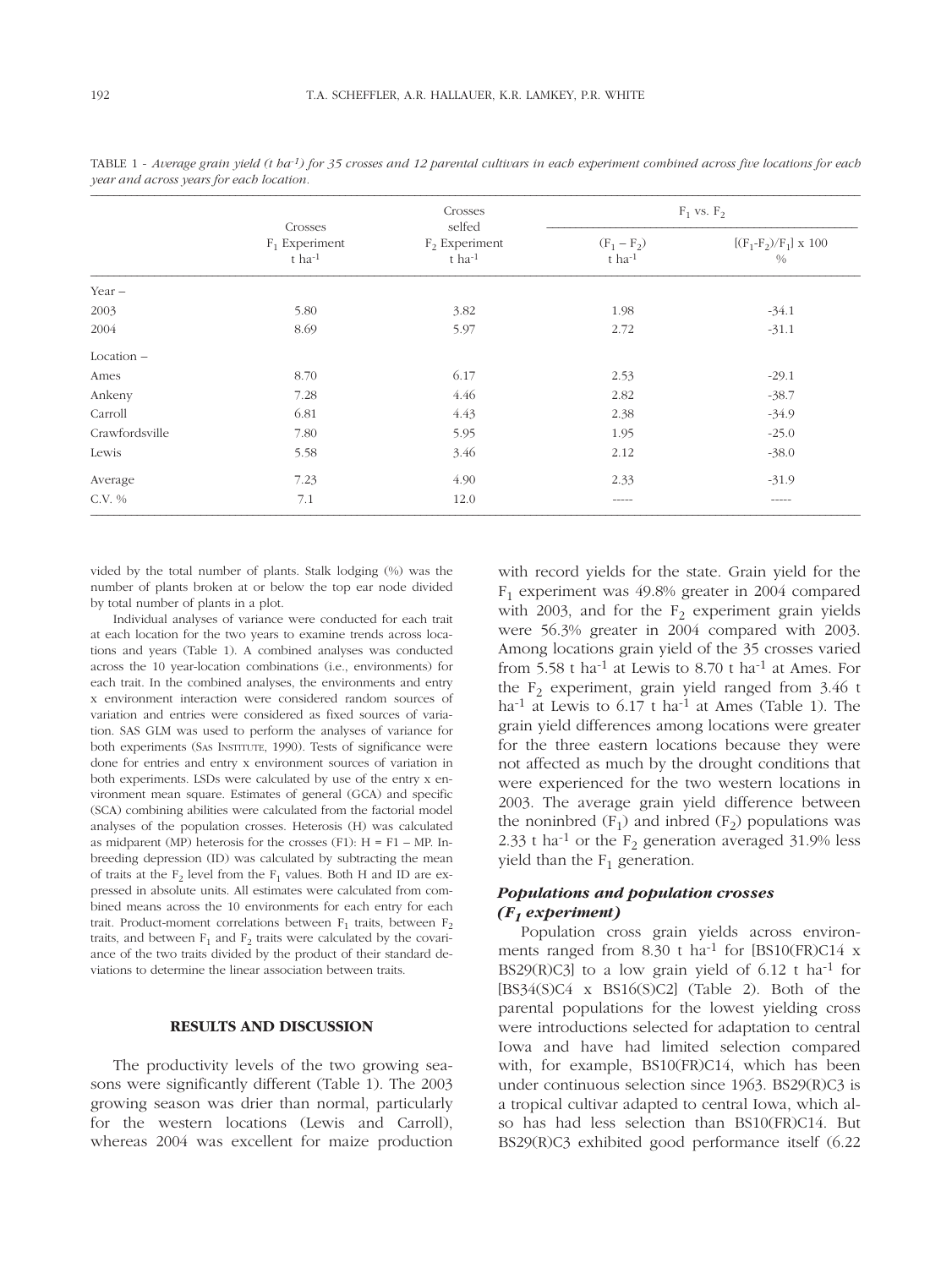| Non-BSSS<br>heterotic<br>group | BSSS heterotic group        |                              |                            |                      |                                                    |                | Average             |                         |                      |             |                                                            |
|--------------------------------|-----------------------------|------------------------------|----------------------------|----------------------|----------------------------------------------------|----------------|---------------------|-------------------------|----------------------|-------------|------------------------------------------------------------|
|                                | BS13(S)C9<br>$t$ ha $^{-1}$ | BSSS(R)C14<br>$t$ ha $^{-1}$ | BSK(S)11<br>$t$ ha $^{-1}$ | $t$ ha <sup>-1</sup> | BSK(HI)C11 BS10(FR)C14 BS28(R)C3<br>$t$ ha $^{-1}$ | $t$ ha $^{-1}$ | BS34(S)C4<br>t ha-1 | of<br>crosses<br>t ha-1 | <b>GCA</b><br>t ha-1 | $t$ ha $-1$ | Parent Average<br>per se heterosis<br>$t$ ha <sup>-1</sup> |
| BSCB1(R)C14:                   |                             |                              |                            |                      |                                                    |                |                     |                         |                      |             |                                                            |
| Yield                          | 8.14                        | 8.21                         | 6.95                       | 7.76                 | 7.83                                               | 7.42           | 7.02                | 7.62                    | $0.22*$              | 4.72        |                                                            |
| <b>SCA</b>                     | $-0.28$                     | 0.05                         | $-0.31$                    | 0.12                 | 0.03                                               | 0.25           | 0.13                | ----                    | $---$                | $---$       |                                                            |
| Heterosis                      | 2.94                        | 3.31                         | 1.80                       | 2.46                 | 1.89                                               | 2.22           | 2.12                | $---$                   | $---$                | $---$       | 2.39                                                       |
| BS11(FR)C14:                   |                             |                              |                            |                      |                                                    |                |                     |                         |                      |             |                                                            |
| Yield                          | 8.24                        | 7.92                         | 7.15                       | 7.86                 | 7.30                                               | 7.40           | 7.18                | 7.58                    | $0.22*$              | 6.58        |                                                            |
| <b>SCA</b>                     | 0.16                        | $-0.27$                      | $-0.10$                    | 0.22                 | $-0.54*$                                           | 0.22           | 0.31                | $---$                   | $---$                | $- - - -$   |                                                            |
| Heterosis                      | 2.09                        | 2.07                         | 1.05                       | 1.61                 | 0.41                                               | 1.25           | 1.33                | ----                    | ----                 | ----        | 1.40                                                       |
| BS16(S)C2:                     |                             |                              |                            |                      |                                                    |                |                     |                         |                      |             |                                                            |
| Yield                          | 7.45                        | 7.72                         | 6.93                       | 7.06                 | 7.07                                               | 6.46           | 6.12                | 6.97                    | $-0.43*$             | 5.41        |                                                            |
| <b>SCA</b>                     | $-0.03$                     | 0.17                         | 0.31                       | 0.01                 | $-0.14$                                            | $-0.13$        | $-0.18$             | $\overline{a}$          | $---$                | $---$       |                                                            |
| Heterosis                      | 1.90                        | 2.47                         | 1.43                       | 1.37                 | 0.78                                               | 0.91           | 0.87                | ----                    | $---$                | ----        | 1.39                                                       |
| BS26(S)C4:                     |                             |                              |                            |                      |                                                    |                |                     |                         |                      |             |                                                            |
| Yield                          | 7.90                        | 7.82                         | 6.95                       | 7.01                 | 7.50                                               | 6.73           | 6.31                | 7.17                    | $-0.21*$             | 5.50        |                                                            |
| <b>SCA</b>                     | 0.24                        | 0.06                         | 0.12                       | $-0.26$              | 0.10                                               | $-0.07$        | $-0.19$             | ----                    | $---$                | ----        |                                                            |
| Heterosis                      | 2.30                        | 2.52                         | 1.40                       | 1.31                 | 1.16                                               | 1.13           | 1.01                | ----                    | $--- - -$            | ----        | 1.55                                                       |
| BS291(R)C3:                    |                             |                              |                            |                      |                                                    |                |                     |                         |                      |             |                                                            |
| Yield                          | 7.98                        | 8.12                         | 7.21                       | 7.54                 | 8.30                                               | 6.91           | 6.81                | 7.55                    | $0.20*$              | 6.22        |                                                            |
| <b>SCA</b>                     | $-0.09$                     | $-0.02$                      | $-0.01$                    | $-0.09$              | $0.55*$                                            | $-0.27$        | $-0.06$             | ----                    | $---$                | ----        |                                                            |
| Heterosis                      | 2.03                        | 2.47                         | 1.31                       | 2.65                 | 1.61                                               | 0.96           | 1.16                | $---$                   | $---$                | $---$       | 1.74                                                       |
| Average of crosses             | 7.74                        | 7.96                         | 7.04                       | 7.45                 | 7.60                                               | 6.98           | 6.69                | 7.38                    | $---$                | 5.75        |                                                            |
| <b>GCA</b>                     | $0.54*$                     | $0.63*$                      | $-0.36*$                   | 0.08                 | $0.25*$                                            | $-0.41*$       | $-0.73*$            | $---$                   | ----                 | $---$       | ----                                                       |
| Parent per se                  | 5.65                        | 5.14                         | 5.56                       | 5.88                 | 7.18                                               | 5.70           | 5.12                | 5.69                    | ----                 | 5.72        | $--- -$                                                    |
| Average heterosis              | 2.25                        | 2.57                         | 1.40                       | 1.88                 | 1.17                                               | 1.29           | 1.30                | $---$                   | ----                 | ----        | 1.69                                                       |

–––––––––––––––––––––––––––––––––––––––––––––––––––––––––––––––––––––––––––––––––––––––––––––––––––––––––––––––––––––––––––––––––––––

TABLE 2 - *Estimates of grain yield (t ha-1) for 12 parent cultivars and their 35 cultivar crosses, estimates of general combining ability (GCA) for 12 parents, and estimates of specific combining ability (SCA) and heterosis for 35 cultivar crosses evaluated in three replications at five Iowa locations for two years.*

LSD  $(0.05)$  for each cross = 0.51.

LSD (0.05) for GCA estimates of BSSS populations = 0.18.

LSD (0.05) for GCA estimates of non-BSSS populations = 0.15.

LSD  $(0.05)$  for SCA estimates =  $0.40$ .

t ha-1) as well as averaged across all crosses (7.55 t ha-1) (Table 2). Other population crosses whose grain yields were not significantly different from [BS10(FR)C14 x BS29(R)C3] included: [BS13(S)C9 x BS11(FR)C14] (8.24 t ha-1); [BSSS(R)C14 x BSCB1(R)C14] (8.21 t ha-1); [BS13(S)C9 x BSCB1(R)C14 (8.14 t ha-1); BSSS(R)C14 x BS29(R)C3] (8.12 t ha-1); and [BS13(S)C9 x BS29(R)C3] (7.98 t ha-1). The greater yielding crosses included parents [e.g., BS13(S)C9, BSSS(R)C14, BSCB1(R)C14, BS10(FR)C14, and BS11(FR)C14] that have been included in long-term selection programs in Iowa, and, based on previous data (EYHERABIDE and HAL-

LAUER, 1991; KEERATINIJAKAL and LAMKEY, 1993) would be expected to contribute to greater yielding crosses. [BSSS(R)C14 x BSCB1(R)C14] has been under selection for cross-performance and had one of the greater grain yields (8.21 t ha-1), but [BS10(FR)C14 x BS11(FR)C14] that has been under similar selection pressure had less grain yield  $(7.30 \text{ t} \text{ ha}^{-1})$  than expected. The two lesser yielding crosses [BS34(S)C4 x BS16(S)C2] (6.12 t ha-1) and [BS34(S)C4 x BS26(S)C4]  $(6.30 \t{t} \text{ha}^{-1})$  include parental populations with less selection for grain yield but also tended to exhibit greater grain moistures and greater incidence of root and stalk lodging (data not included).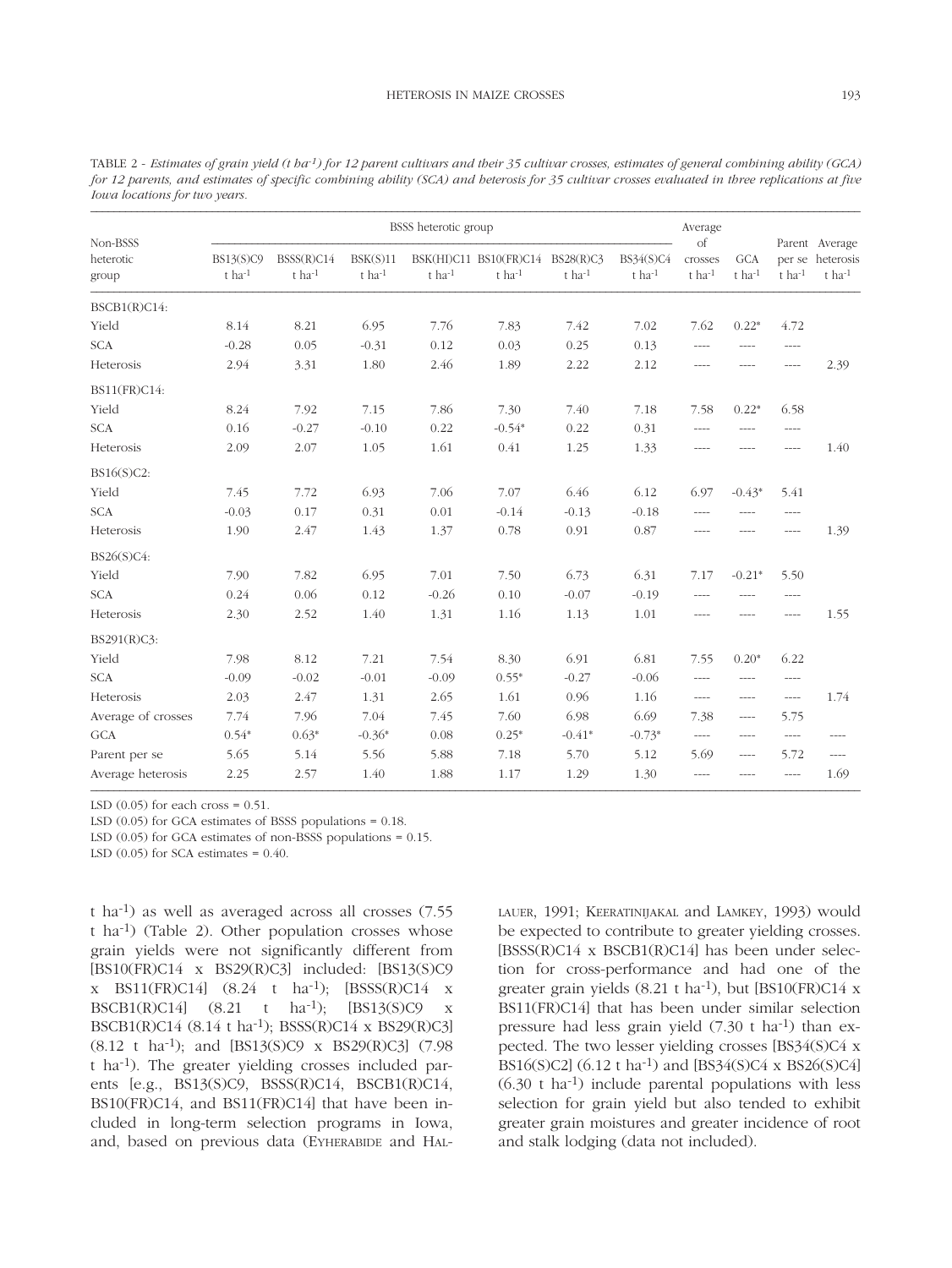Estimates of GCA were significantly positive for BSCB1(R)C14, BS11(FR)C14, and BS29(R)C3 and significantly negative for BS16(S)C2 and BS26(S)C4 for the non-BSSS heterotic group (Table 2). BS29(R)C4 seems to include germplasm that can contribute positive alleles for grain yield in temperate area maize breeding programs. For the BSSS heterotic group, BS13(S)C9 and BS10(FR)C14 had significantly positive estimates of GCA, whereas BS28(R)C3 and BS34(S)C4 had significantly negative estimates of GCA; the estimates of GCA for these four populations are indicative of their average grain yield in their crosses (Table 2). BSK(S)C11 was the only population that did not have an estimate of GCA that differed from zero. BSCB1(R)C14 had one of the greatest yields  $(8.21 \text{ t} \text{ ha}^{-1})$  with its tester population BSSS(R)C14 and with BS13(S)C9 (8.14 t ha-1), but BSCB1(R)C14 did not have good cross performance with the other parental populations of the BSSS heterotic group. Only two estimates of SCA were significantly different from zero and both estimates were not expected; significantly negative (-0.54) for [BS10(FR)C14 x BS11(FR)C14] and significantly positive (0.55) for [BS10(FR)C14 x BS29(R)C3].

## *Populations and crosses selfed (F2 experiment)*

The 12 parental populations and the 35 population crosses were evaluated in a comparative experiment to obtain estimates of inbreeding depression (ID) when compared with the noninbred populations and their population crosses. Inbreeding in maize causes reduction in vigor, stature, and productivity. Inbreeding results in the decrease of heterozygous genotypes with a corresponding increase of homozygous genotypes. Inbreeding depression occurs, therefore, with the changes of genotypic frequencies rather than allele frequencies because allele frequencies do not change with inbreeding (FALCONER, 1960). All of the populations have been under selection, some more than others. The goal of the selection programs has been to increase the frequency of the more favorable alleles for the traits under selection. If selection has been effective for increasing the frequency of the desirable alleles, it is expected that ID will be reduced. Desirable alleles of genes at intermediate frequencies will have greater impact on the changes of means than alleles at either higher or lower allele frequencies (FALCON-ER, 1960). Hence, the relative size of the estimates of ID for the populations and their crosses provide

some guide on the relative frequencies of the heterozygous and homozygous genotypes within the populations and their crosses. For the pairs of populations included in reciprocal recurrent selection program, it seems a priori that ID would decrease in the populations per se but increase in the population crosses.

Averaged for all populations and population crosses, the  $F_2$  generation was 2.33 t ha<sup>-1</sup> (31.9%) less yielding compared with the noninbred  $(F_1)$  materials (Table 1). The average estimate of ID for the 35 populations was  $2.46 \text{ t}$  ha<sup>-1</sup> compared with ID estimates of  $1.31$  t ha<sup>-1</sup> for BSSS population parents and 1.53 t ha-1 for the non-BSSS population parents (Table 3). As expected, the frequency of heterozygous genotypes was greater in the population crosses than in the parental populations. The estimates of ID for individual population crosses ranged from 1.59 t ha-1 for [BS10(FR)C14 x BS29(R)C3] to 3.16 t ha<sup>-1</sup> for [BSSS(R)C14 x BS26(S)C4]. BSSS(R)C14 includes primarily Reid Yellow Dent germplasm and BS26(S)C4 includes Lancaster Sure Crop germplasm, and this diversity of germplasm was reflected in the greater estimate of ID  $(3.16 \text{ t} \text{ ha}^{-1})$ . Greater estimates of ID also were obtained for the crosses  $[BSSS(R)C14 \times BSCB1(R)C14]$  and  $[BS13(S)C9 \times$ BSCB1(R)C14], which have been under long-term selection for greater yield. For the populations themselves, the smaller estimates of ID were for BS13(S)C9, BSSS(R)C14, and BSCB1(R)C14, suggesting an increased fixation of favorable grain yield alleles within these populations. BS10(FR)C14, BS11(FR)C14, and BS28(R)C3 had estimates of ID greater than  $2.00$  t ha<sup>-1</sup>. There was no consistent relation among the ID estimates for adapted populations of exotic germplasm vs. domestic populations; BS29(R)C3, for example, had one of the smaller estimates  $(1.54 \text{ t} \text{ ha}^{-1})$ , whereas BS28(R)C3 had one of the greater estimates  $(2.16 \text{ t} \text{ ha}^{-1})$ .

The selfed generation  $(F_2s)$  of the populations had significantly less grain yield than the noninbred populations:  $7.38$  t ha<sup>-1</sup> (Table 2) vs.  $4.90$  t ha<sup>-1</sup> (Table 3). The average yield of the seven populations within the BSSS heterotic group was 4.44 t ha<sup>-1</sup> vs.  $4.16$  t ha<sup>-1</sup> for the five populations within the non-BSSS heterotic group. BS29(S)C3, an adapted strain of the tropical cultivar Suwan-1, had the greatest yield  $(4.68 \text{ t} \text{ ha}^{-1})$  at the F<sub>2</sub> generation of the five populations included in the non-BSSS heterotic groups. BS10(FR)C14 (5.09 t ha-1) and BS13(S)C9  $(5.04 \text{ t} \text{ ha}^{-1})$  had the best yields of the seven BSSS heterotic group populations. The poor-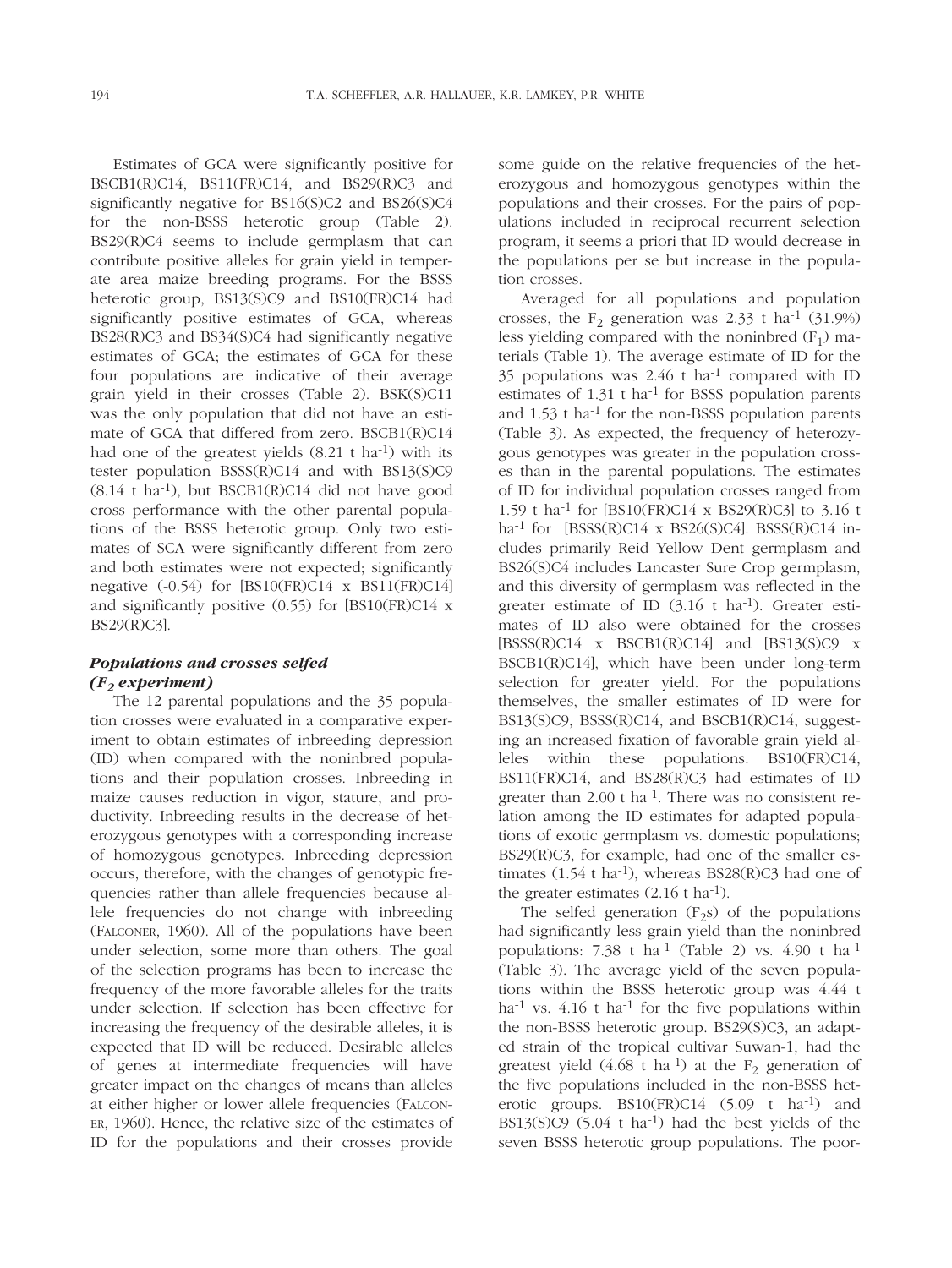| Non-BSSS<br>heterotic<br>group |           | BSSS heterotic group |                |                      |                                                                                                 |         |             |                          | Average                                          |                                     |
|--------------------------------|-----------|----------------------|----------------|----------------------|-------------------------------------------------------------------------------------------------|---------|-------------|--------------------------|--------------------------------------------------|-------------------------------------|
|                                |           | $t$ ha $-1$          | $t$ ha $^{-1}$ | $t$ ha <sup>-1</sup> | BS13(S)C9 BSSS(R)C14 BSK(S)C11 BSK(HI)C11BS10(FR)C14 BS28(R)C3<br>$t$ ha $-1$<br>$t$ ha $^{-1}$ |         | $t$ ha $-1$ | BS34(S)C4<br>$t$ ha $-1$ | <sub>of</sub><br>crosses<br>$t$ ha <sup>-1</sup> | Parents<br>per se<br>$t$ ha $^{-1}$ |
| BSCB1(R)C14:                   | Yield     | 5.08                 | 5.16           | 4.76                 | 4.66                                                                                            | 5.28    | 4.34        | 4.75                     | 4.86                                             | 3.62                                |
|                                | ID        | 3.06                 | 3.05           | 2.18                 | 3.10                                                                                            | 2.56    | 3.08        | 2.27                     | 2.76                                             | 1.10                                |
|                                | $Dev.-1‡$ | $3.17*$              | 2.82           | 2.57                 | $3.74*$                                                                                         | $3.22*$ | $3.95*$     | 2.34                     | 3.10                                             | $---$                               |
|                                | $Dev.-2#$ | 0.11                 | 0.27           | 0.38                 | 0.64                                                                                            | 0.67    | 0.87        | 0.20                     | 0.45                                             | $- - - -$                           |
| BS11(FR)C14:                   | Yield     | 5.52                 | 5.02           | 4.41                 | 5.06                                                                                            | 4.89    | 4.80        | 4.69                     | 4.91                                             | 4.54                                |
|                                | ID        | 2.71                 | 2.89           | 2.74                 | 2.80                                                                                            | 2.41    | 2.61        | 2.49                     | 2.66                                             | 2.05                                |
|                                | $Dev.-1$  | $3.32*$              | $3.74*$        | $4.40*$              | $3.97*$                                                                                         | $4.40*$ | $3.94*$     | $3.65*$                  | 3.92                                             | ----                                |
|                                | $Dev.-2$  | 0.60                 | 0.84           | $1.66*$              | 1.17                                                                                            | 1.99*   | 1.34        | 1.16                     | 1.25                                             | ----                                |
| BS16(S)C2:                     | Yield     | 5.33                 | 4.65           | 4.91                 | 4.59                                                                                            | 5.10    | 4.33        | 4.42                     | 4.76                                             | 4.03                                |
|                                | ID        | 2.12                 | 3.07           | 2.02                 | 1.80                                                                                            | 1.97    | 2.13        | 1.70                     | 2.12                                             | 1.38                                |
|                                | $Dev.-1$  | 2.32                 | $3.70*$        | 2.59                 | $3.52*$                                                                                         | $3.17*$ | $3.36*$     | 2.54                     | 3.03                                             | ----                                |
|                                | $Dev.-2$  | 0.20                 | 0.63           | 0.57                 | 1.05                                                                                            | 1.20    | 1.23        | 0.84                     | 0.82                                             | $--- -$                             |
| BS26(S)C4:                     | Yield     | 5.07                 | 4.66           | 4.66                 | 4.77                                                                                            | 5.29    | 4.50        | 3.89                     | 4.69                                             | 3.93                                |
|                                | ID        | 2.83                 | 3.16           | 2.29                 | 2.25                                                                                            | 2.21    | 2.23        | 2.42                     | 2.48                                             | 1.58                                |
|                                | $Dev.-1$  | $3.34*$              | $3.82*$        | $3.16*$              | $3.16*$                                                                                         | $3.26*$ | $3.33*$     | $3.84*$                  | 3.42                                             | $--- -$                             |
|                                | $Dev.-2$  | 0.51                 | 0.66           | 0.87                 | 0.92                                                                                            | 1.05    | 1.10        | 1.42                     | 0.93                                             | $---$                               |
| BS29(R)C3:                     | Yield     | 5.74                 | 5.72           | 5.30                 | 4.89                                                                                            | 6.71    | 4.33        | 4.37                     | 5.29                                             | 4.68                                |
|                                | ID        | 2.24                 | 2.40           | 1.90                 | 2.65                                                                                            | 1.59    | 2.58        | 2.44                     | 2.26                                             | 1.54                                |
|                                | $Dev.-1$  | 2.44                 | 2.36           | 2.50                 | $3.81*$                                                                                         | 1.58    | $4.21*$     | 3.74                     | 2.95                                             | ----                                |
|                                | $Dev.-2$  | $-0.20$              | 0.04           | $-0.59$              | $-1.16$                                                                                         | 0.01    | $-1.63$     | $-1.30$                  | $-0.69$                                          | ----                                |
| Avg. crosses:                  | Yield     | 5.35                 | 5.04           | 4.81                 | 4.79                                                                                            | 5.45    | 4.46        | 4.42                     | 4.90                                             | ----                                |
|                                | ID        | 2.59                 | 3.11           | 2.23                 | 2.52                                                                                            | 2.15    | 2.53        | 2.26                     | 2.46                                             | ----                                |
|                                | $Dev.-1$  | 2.92                 | 3.29           | 3.04                 | 3.64                                                                                            | 3.13    | 3.76        | 3.22                     | 3.28                                             | ----                                |
|                                | Dev.-2    | 0.24                 | 0.49           | 0.58                 | 0.52                                                                                            | 0.98    | 0.58        | 0.46                     | 0.55                                             | ----                                |
| Parents per se: Yield          |           | 5.04                 | 4.44           | 4.29                 | 4.50                                                                                            | 5.09    | 3.53        | 4.17                     | $4.44$ <sup>+</sup>                              | 4.16                                |
|                                | ID        | 0.61                 | 0.70           | 1.28                 | 1.38                                                                                            | 2.09    | 2.16        | 0.95                     | 1.31 <sub>†</sub>                                | 1.53\$                              |

TABLE 3 - *Estimates of grain yield (t ba<sup>-1</sup>)* for the  $F_2$  generation of 12 parent cultivars and their 35 cultivar crosses, estimates of inbreeding depression (ID) for the 12 parent cultivars and 35 cultivar crosses, and estimates of deviations from linearity of parents, F<sub>1</sub>s, and F<sub>2</sub>s of en*tries evaluated in three replications at five locations for two years.*

LSD (0.05) for each cultivar yield is 0.50.

LSD (0.05) for estimates of inbreeding depression is 0.40.

† 4.44 and 1.31 are the average estimates of BSSS parents for F2 grain yield and inbreeding depression (ID), respectively.

 $$4.16$  and 1.53 are the average estimates of non-BSSS parents for  $F_2$  grain yield and inbreeding depression (ID), respectively.

 $\pm$  Deviation-1 (Dev.-1) calculated as  $[(P_1 + P_2)/2 + F_1 - 2F_2]$  with standard error (SE) of 1.42 t ha<sup>-1</sup>.

\* indicates estimates are greater than two SEs.

# Deviation-2 (Dev.-2) calculated as  $(MP - F_2)$  with standard error (SE) of 0.80 t ha<sup>-1</sup>; \* indicates estimates are greater than two SEs.

est yielding  $F_2$  population was BS28(R)C3, an adapted strain of the tropical Tuxpeno Composite cultivar, suggesting a greater level of heterozygosity in BS28(R)C3 population compared with the BS29(R)C8 population; the estimates of ID were 2.16 t ha-1 for BS28(R)C8 vs. 1.54 t ha-1 for BS29(R)C3. Similar to the  $F_1$  population data, the data for the  $F_2$  generation of BS16(S)C2, BS28(R)C3, BS29(R)C3, and BS34(S)C4 suggest that BS29(R)C3 would be the superior choice of the four populations having exotic germplasm. [BS10(FR)C14 x BS29(S)C3] was the greatest yielding cross (6.71 t ha<sup>-1</sup>) for the  $F_2$  generation crosses (Table 3), and this cross was also the greatest yielding cross (8.30 t ha-1) at the non-inbred level. The estimate of ID  $(1.59 \text{ t} \text{ ha}^{-1})$  for [BS10(FR)C14 x BS29(R)C3] also was the lowest value for the 35 population crosses.

Two estimates were calculated to determine the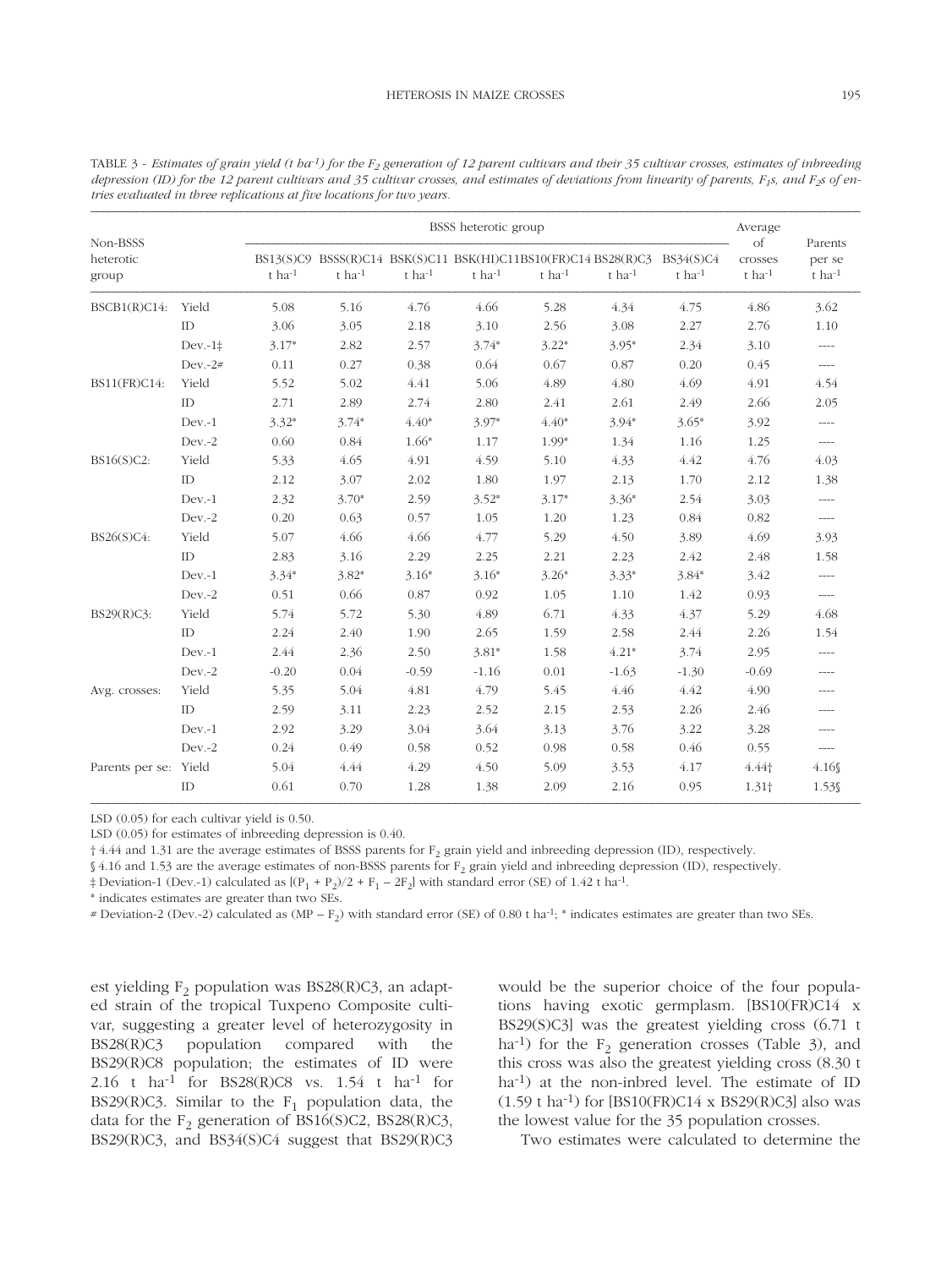|                             | Parameters |           |           |            |          |  |  |  |  |
|-----------------------------|------------|-----------|-----------|------------|----------|--|--|--|--|
| Parameters                  | Yield      | Heterosis | Midparent | <b>SCA</b> | $\rm ID$ |  |  |  |  |
| $F_1$ vs. $F_2$ –           |            |           |           |            |          |  |  |  |  |
| Yield                       | 0.52       | 0.32      | 0.26      | 0.05       | 0.22     |  |  |  |  |
| Heterosis                   | 0.09       | 0.22      | 0.00      | 0.03       | 0.37     |  |  |  |  |
| Midparent                   | 0.26       | 0.00      | 0.49      | 0.00       | 0.03     |  |  |  |  |
| <b>SCA</b>                  | 0.12       | 0.23      | 0.00      | 0.39       | 0.00     |  |  |  |  |
| ID                          | 0.07       | 0.05      | 0.03      | 0.16       | $---+$   |  |  |  |  |
| $F_1$ Yield vs. parameter – |            |           |           |            |          |  |  |  |  |
| Yield                       | ----       | 0.51      | 0.04      | 0.12       | 0.22     |  |  |  |  |
| Heterosis                   | ----       | $- - - -$ | 0.29      | 0.09       | 0.37     |  |  |  |  |
| Midparent                   | ----       | $- - - -$ | $---$     | 0.00       | 0.09     |  |  |  |  |
| <b>SCA</b>                  | ----       | ----      | ----      | $- - - -$  | 0.00     |  |  |  |  |
| $F_2$ Yield vs. parameter - |            |           |           |            |          |  |  |  |  |
| Yield                       | ----       | 0.63      | 0.49      | 0.30       | 0.07     |  |  |  |  |
| Heterosis                   | ----       | $- - - -$ | 0.01      | 0.58       | 0.05     |  |  |  |  |
| Midparent                   | ----       | ----      | $- - - -$ | 0.00       | 0.03     |  |  |  |  |
| <b>SCA</b>                  | ----       | ----      | ----      | ----       | 0.16     |  |  |  |  |

TABLE 4 - *Estimate of correlations between*  $F_1$  *and*  $F_2$  *generations of 35 cultivar crosses and correlations of grain yield at the*  $F_1$  *and*  $F_2$  *generations for grain yield, heterosis (H), midparent (MP), specific combining ability (SCA), and inbreeding depression (ID) and estimates and correlations between F1 and F2 generations of 35 cultivar crosses between grain yield, moisture, root and stalk lodging and plant and ear heights from data collected in three replications at five locations for two years.*

† Data did not permit estimation.

nonlinearity among the generations (parents,  $F_1s$ , and  $F_2s$ ), based on their genetic expectations (Table 3). The estimates of nonlinearity (Dev.-1) that included all generations were larger and positive compared with estimates (Dev.-2) that included the parents and  $F_2$ s. Significant departures from linearity suggest that epistatic effects were important in the expression of heterosis. The frequency of significant estimates of Dev.-1 was greater than for Dev.-2 estimates. Two tropical populations [BS28(R)C3 and BS29(R)C3] adapted to Iowa, had the largest average Dev.-1  $[3.76$  t ha<sup>-1</sup> for BS28(R)C3] and smallest average Dev.-1 [2.95 t ha<sup>-1</sup> for BS29(R)C3] (Table 3), and the population cross had the largest, significant Dev.-1 estimate  $(4.21 \text{ t} \text{ ha}^{-1})$ . The cross also had one of the larger Dev.-2 estimates (-1.63 t ha-1).

#### *Phenotypic correlations*

Associations between traits were calculated between  $F_1$  and  $F_2$  traits and within the  $F_1$  and  $F_2$  generations (Table 4). The greatest correlation  $(r = 0.52)$ was between the  $F_1$  and  $F_2$  population crosses for grain yield, and this correlation was similar to the midparent heterosis ( $r = 0.49$ ) between the  $F_1$  and  $F_2$  population crosses. The correlations between midparent and grain yield for  $F_1$ ,  $F_2$ , and  $F_1$  vs.  $F_2$ were 0.26, 0.04, and 0.49, respectively, and between heterosis and grain yield, the correlations were 0.32, 0.51, and 0.63, respectively. The correlations between grain yield and heterosis were consistently larger than between grain yield and midparent yield. The correlations between the  $F_1$  and  $F_2$  generation traits were 0.87 for grain moisture, 0.80 for plant height, 0.63 for ear height, 0.01 for root lodging, and 0.19 for stalk lodging (data not shown). The correlation  $(r = 0.37)$  between midparent heterosis and ID for the  $F_1$  vs.  $F_2$  generations was too small to have predictive value for either generation. For the parameters midparent heterosis and SCA,  $r = 0.58$  for the F<sub>2</sub> generation, but  $r = 0.09$  for the F<sub>1</sub> generation and  $r = 0.03$  for the  $F_1$  vs.  $F_2$  generations. The differences between the correlation estimates may have occurred because of either different ranges in expression for the different generations or experimental errors for the two experiments.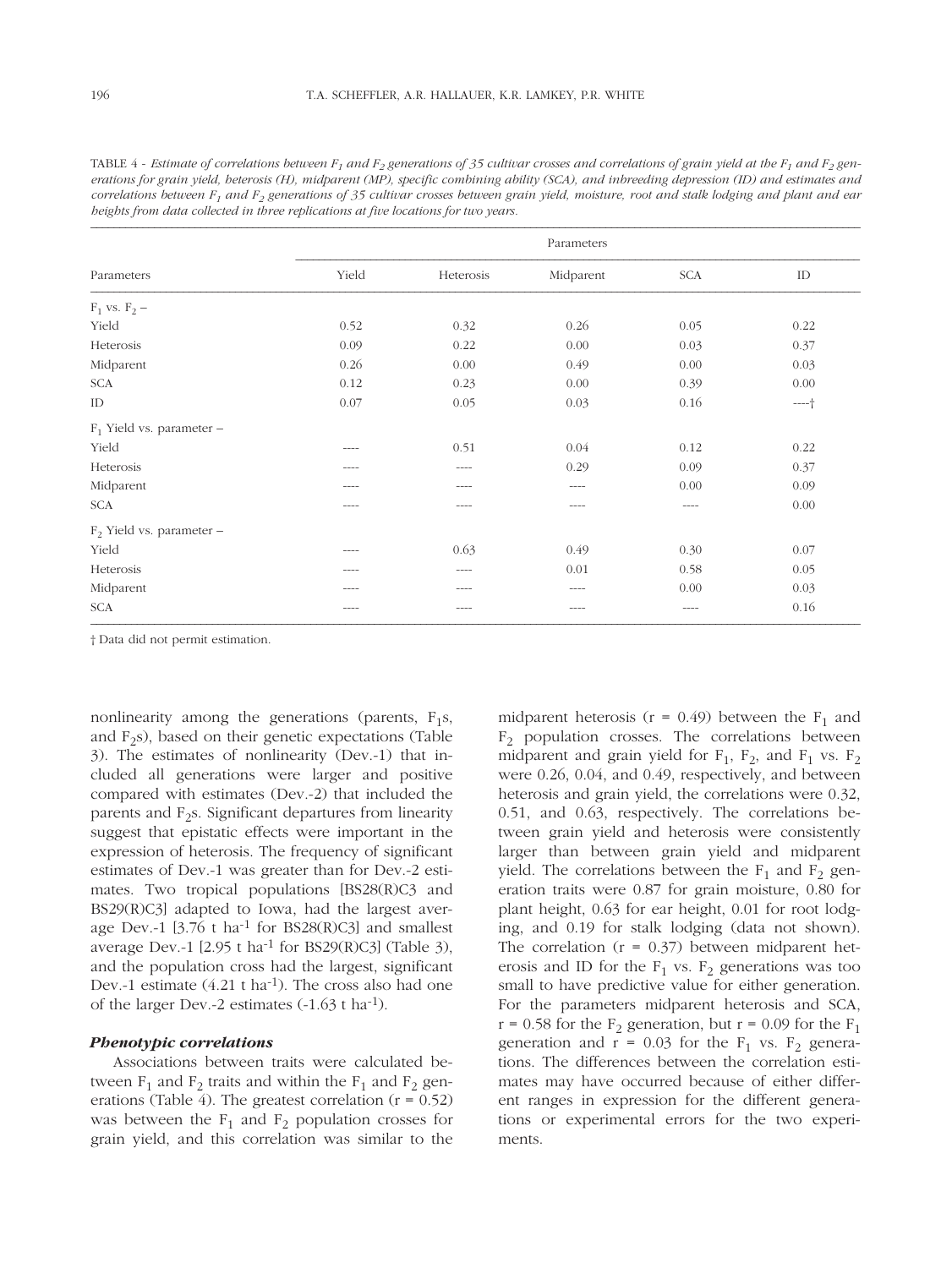### **CONCLUSIONS**

The experiments included 12 parental populations that were assigned to either the BSSS or the non-BSSS heterotic groups, which are the principle heterotic groups of the U.S. Corn Belt. Four of the parental populations were adapted strains of cultivars introduced from areas outside the U.S. Corn Belt to provide additional sources of germplasm for U.S. Corn Belt breeding programs. The major goals of the study were to determine the heterosis expressed in population crosses and how the estimates of heterosis are related, or unrelated, to the estimates of inbreeding depression. Both heterosis  $[(X_{F1} - MP) =$ Sy<sup>2</sup>d where  $y = p-p$  and d is level of dominance] and inbreeding depression  $[F_1 - F_2 = S(1/2)y^2d]$  depend on the gene frequencies and some level of dominance. RASMUSSEN and HALLAUER (2006) had evaluated previously the parental populations and their 35 population crosses; average midparent heterosis for the present study  $(1.66 \text{ t} \text{ ha}^{-1} \text{ or } 34.4\%)$  was similar to their estimates  $(1.78 \text{ t} \text{ ha}^{-1} \text{ or } 34.4\%)$ . Average inbreeding depression of the 35 population crosses was  $2.46$  t ha<sup>-1</sup> vs. 1.31 and 1.53 t ha<sup>-1</sup> for the BSSS and non-BSSS populations themselves. The relation between the estimates of heterosis and inbreeding depression, however, was only  $r = 0.37$ .

The parental populations that have been under long-term selection in Iowa tended to have the better yields per se and in crosses, smaller estimates of inbreeding depression, and positive estimates of general combining ability. The populations that included exotic germplasm performed as well in population crosses in comparison with the U.S. Corn Belt domestic germplasm populations. Two of the best five grain yielding population crosses included exotic germplasm: [BS10(FR)C14 x BS29(R)C3] (8.30 t ha<sup>-1</sup>) and [BSSS(R)C14 x BS29(R)C3] (8.12 t ha<sup>-1</sup>). The genetic load of deleterious recessive alleles also was not consistently greater for the populations with exotic germplasm than for the domestic U.S. Corn Belt populations. Estimates of inbreeding depression for BS29(R)C3  $(1.54 \text{ t} \text{ ha}^{-1})$  and BS16(S)C2 (1.38 t ha-1) were significantly less than for BS11(FR)C14 (2.05 t ha-1) and BS10(FR)C14 (2.09 t ha<sup>-1</sup>). The population cross [BS10(FR)C14 x BS29(R)C3] was the greatest yielding population cross at both the  $F_1$  and  $F_2$  generations, and the estimates of heterosis (1.61 t ha<sup>-1</sup>) and inbreeding depression (1.59 t ha-1) were similar. Evidence from the present study and from RASMUSSEN and HALLAUER (2006) support the potential of BS29(R)C3

germplasm to contribute useful alleles to U.S. Corn Belt maize breeding program for grain yield. Breeders would need, however, to monitor grain maturity at harvest because BS29(R)C3 was 3.6% wetter than average of other populations and 1.7% greater grain moisture than average of other crosses (data not shown). BS29(R)C3 was equivalent to the other populations for root and stalk strength. Additionally, BS29(R)C3 had a significantly positive estimate (0.20 t ha-1) of GCA with the seven populations included in the BSSS heterotic group. Because BS29(S)C3 is included in the non-BSSS heterotic group, it may be an advantage of BS29(S)C3 to develop new, unique male parents for possible use in newer hybrids.

### **REFERENCES**

- COORS J.G., S. PANDEY (Eds.), 1999 Proceedings of International Symposium Genetics and Exploitation of Heterosis in Crops. 17-22 August 1997, Mexico City. American Society of Agronomy, Crop Science Society of America, and Soil Science Society of America, Madison, WI.
- DUVICK D.N., 1992 Genetic contributions to advances in yield of U.S. maize. Maydica **37:** 69-79.
- EYHERABIDE G.H., A.R. HALLAUER, 1991 Reciprocal full-sib recurrent selection in maize: I. Direct and indirect responses. Crop Sci. **31:** 952-959.
- FALCONER D.S., 1960 Introduction to Quantitative Genetics. Ronald Press Co., New York.
- GALINAT W.C., 1988 The origin of corn. pp. 1-31. *In:* G.F. Sprague, J.W. Dudley (Eds.), Corn and Corn Improvement. American Society of Agronomy, Crop Science Society of America, and Soil Science Society of America, Madison, WI.
- GOODMAN M.M., 1985 Exotic maize germplasm: Status, prospects, and remedies. Iowa State J. Res. **59:** 497-527.
- HALLAUER A.R., 1994 Registration of BS28 and BS29 maize germplasm. Crop Sci. **34:** 544-545.
- HALLAUER A.R., 1999 Temperate maize and heterosis. pp. 353- 361. *In:* J.G. Coors, S. Pandey (Eds.), Genetics and exploitation of heterosis in crops. American Society of America, Crop Science Society of America, and Soil Science Society of America, Madison, WI.
- HALLAUER A.R., W.A. RUSSELL, K.R. LAMKEY, 1988 Corn breeding. pp. 463-564. *In:* G.F. Sprague, J.W. Dudley (Eds.), Corn and corn improvement. 3rd ed. American Society of America, Crop Science Society of America, and Soil Science Society of America, Madison, WI.
- JENKINS M.T., 1936 Corn improvement. pp. 455-522. *In:* Yearbook of Agriculture. U.S. Dept. Agric., U.S. Govt. Print Office, Washington, DC.
- KAUFFMANN K.D., C.W. CRUM, M.F. LINDSEY, 1982 Exotic germplasm in a corn breeding program. Illinois Corn Breeders' School **18:** 6-39.